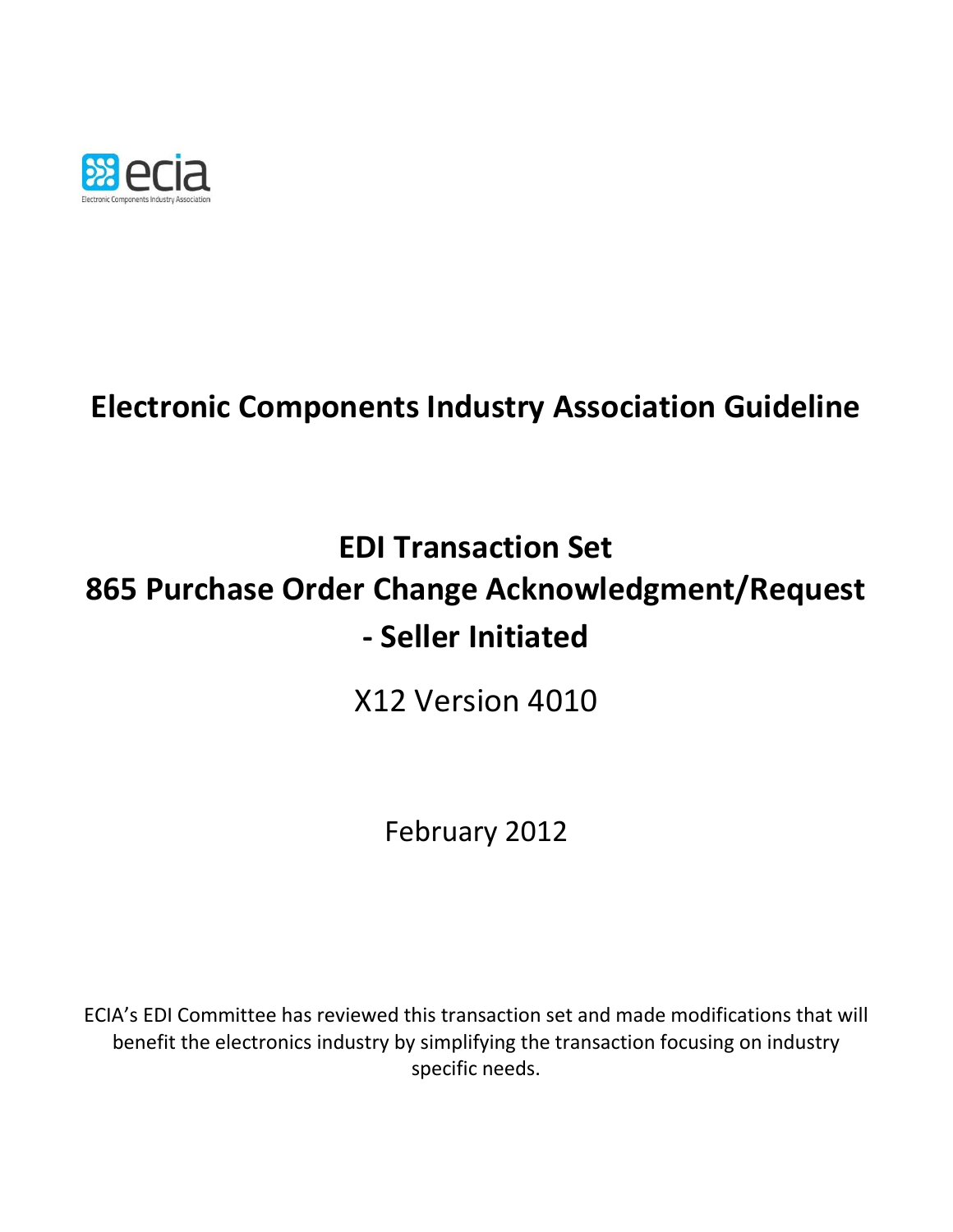## *ECIA*

### **865 Purchase Order Change Acknowledgment/Request - Seller Initiated**



#### **Introduction:**

This Draft Standard for Trial Use contains the format and establishes the data contents of the Purchase Order Change Acknowledgment/Request - Seller Initiated Transaction Set (865) for use within the context of an Electronic Data Interchange (EDI) environment. The transaction set can be used to convey acceptance or rejection of changes to a previously submitted purchase order by the seller or to notify the buyer of changes initiated by the seller to a previously submitted purchase order by the seller.

 $\_$  , and the state of the state of the state of the state of the state of the state of the state of the state of the state of the state of the state of the state of the state of the state of the state of the state of the

#### **Heading:**

| Page<br><u>No.</u><br>$\mathcal{L}$ | Pos.<br><u>No.</u><br>010 | Seg.<br>ID<br><b>ST</b> | Name<br><b>Transaction Set Header</b>                         | Base<br><b>Status</b><br>М | User<br><b>Status</b><br>М | <b>Max.Use</b> | Loop<br><b>Repeat</b> | <b>Notes and</b><br>Comments |
|-------------------------------------|---------------------------|-------------------------|---------------------------------------------------------------|----------------------------|----------------------------|----------------|-----------------------|------------------------------|
|                                     | 020                       | <b>BCA</b>              | Beginning Segment for Purchase Order<br>Change Acknowledgment | M                          | M                          |                |                       |                              |

#### **Detail:**

| Page<br><u>No.</u> | Pos.<br><u>No.</u> | Seg.<br>$\underline{\mathbf{ID}}$ | Name                     | <b>Base</b><br><b>Status</b> | <b>User</b><br><b>Status</b> | <b>Max.Use</b> | Loop<br><b>Repeat</b> | <b>Notes and</b><br><b>Comments</b> |
|--------------------|--------------------|-----------------------------------|--------------------------|------------------------------|------------------------------|----------------|-----------------------|-------------------------------------|
|                    |                    |                                   | LOOP ID - POC            |                              |                              |                | >1                    |                                     |
| 5                  | 010                | <b>POC</b>                        | Line Item Change         | O                            |                              |                |                       |                                     |
|                    |                    |                                   | <b>LOOP ID - ACK</b>     |                              |                              |                | 104                   |                                     |
| 7                  | 270                | <b>ACK</b>                        | Line Item Acknowledgment | О                            |                              |                |                       |                                     |
| 9                  | 280                | <b>DTM</b>                        | Date/Time Reference      | O                            |                              |                |                       |                                     |

#### **Summary:**

| Page<br>No. | Pos.<br><b>No.</b> | Seg.<br>$\mathbf{D}$ | Name                           | <b>Base</b><br><b>Status</b> | <b>User</b><br><b>Status</b> | <b>Max.Use</b> | Loop<br><b>Repeat</b> | <b>Notes and</b><br><b>Comments</b> |
|-------------|--------------------|----------------------|--------------------------------|------------------------------|------------------------------|----------------|-----------------------|-------------------------------------|
|             |                    |                      | LOOP ID - CTT                  |                              |                              |                |                       |                                     |
| 10          | 010                | <b>CTT</b>           | <b>Transaction Totals</b>      | 0                            |                              |                |                       | n <sub>3</sub>                      |
| 11          | 030                | SЕ                   | <b>Transaction Set Trailer</b> | M                            | М                            |                |                       |                                     |
|             |                    |                      |                                |                              |                              |                |                       |                                     |

| 12 | <b>APPENDIX – Sample 865</b> |
|----|------------------------------|
|    | <b>'`ransaction</b>          |

#### **Transaction Set Notes**

Number of line items (CTT01) is the accumulation of the number of POC segments. If used, hash total (CTT02) is the sum of the value of quantities ordered (POC03) for each POC segment.

#### **\* Note: SCH segment is allowed but DTM segment is preferred**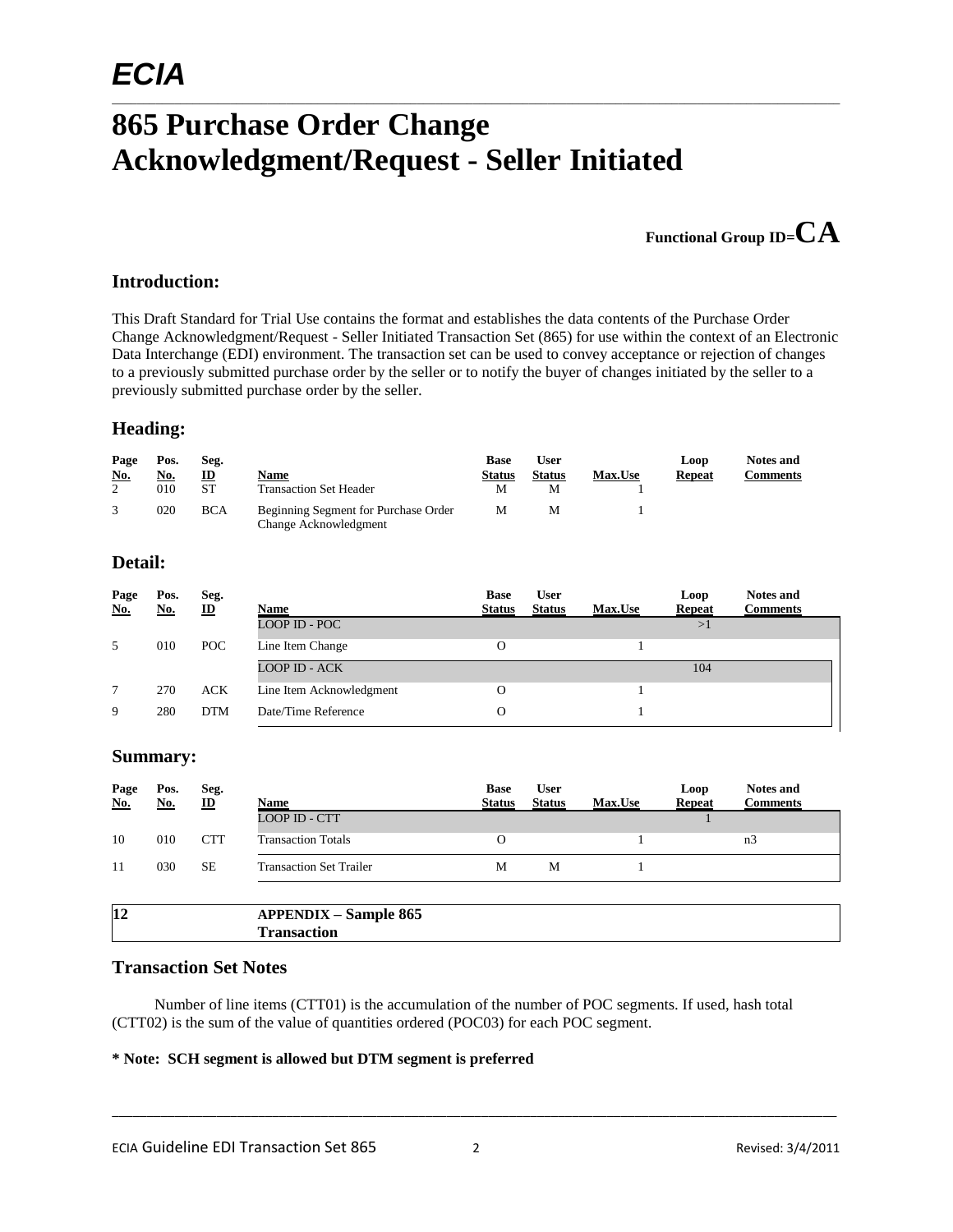| Segment:               | <b>ST</b> Transaction Set Header                                                 |
|------------------------|----------------------------------------------------------------------------------|
| <b>Position:</b>       | 010                                                                              |
| Loop:                  |                                                                                  |
| Level:                 | Heading                                                                          |
| Usage:                 | Mandatory                                                                        |
| <b>Max Use:</b>        |                                                                                  |
| <b>Purpose:</b>        | To indicate the start of a transaction set and to assign a control number        |
| <b>Syntax Notes:</b>   |                                                                                  |
| <b>Semantic Notes:</b> | The transaction set identifier (ST01) is used by the translation routines of the |
|                        |                                                                                  |

interchange partners to select the appropriate transaction set definition (e.g., 810 selects the Invoice Transaction Set).

**Comments:**

|                  |                | <b>Data Element Summary</b>                                                                                                                                                              |   |                   |                   |
|------------------|----------------|------------------------------------------------------------------------------------------------------------------------------------------------------------------------------------------|---|-------------------|-------------------|
| Ref.             | Data           |                                                                                                                                                                                          |   | <b>Base</b>       | <b>User</b>       |
| Des.             | <b>Element</b> | <b>Name</b>                                                                                                                                                                              |   | <b>Attributes</b> | <b>Attributes</b> |
| ST <sub>01</sub> | 143            | <b>Transaction Set Identifier Code</b>                                                                                                                                                   | М | ID <sub>3/3</sub> | М                 |
|                  |                | Code uniquely identifying a Transaction Set                                                                                                                                              |   |                   |                   |
|                  |                | 865 – Purchase Order Change Acknowledgment                                                                                                                                               |   |                   |                   |
| ST <sub>02</sub> | <b>329</b>     | <b>Transaction Set Control Number</b>                                                                                                                                                    | М | AN 4/9            | M                 |
|                  |                | Identifying control number that must be unique within the transaction set functional group<br>assigned by the originator for a transaction set<br>Sequence number assigned by the Sender |   |                   |                   |

#### ECIA Guideline EDI Transaction Set 865 3 Revised: 3/4/2011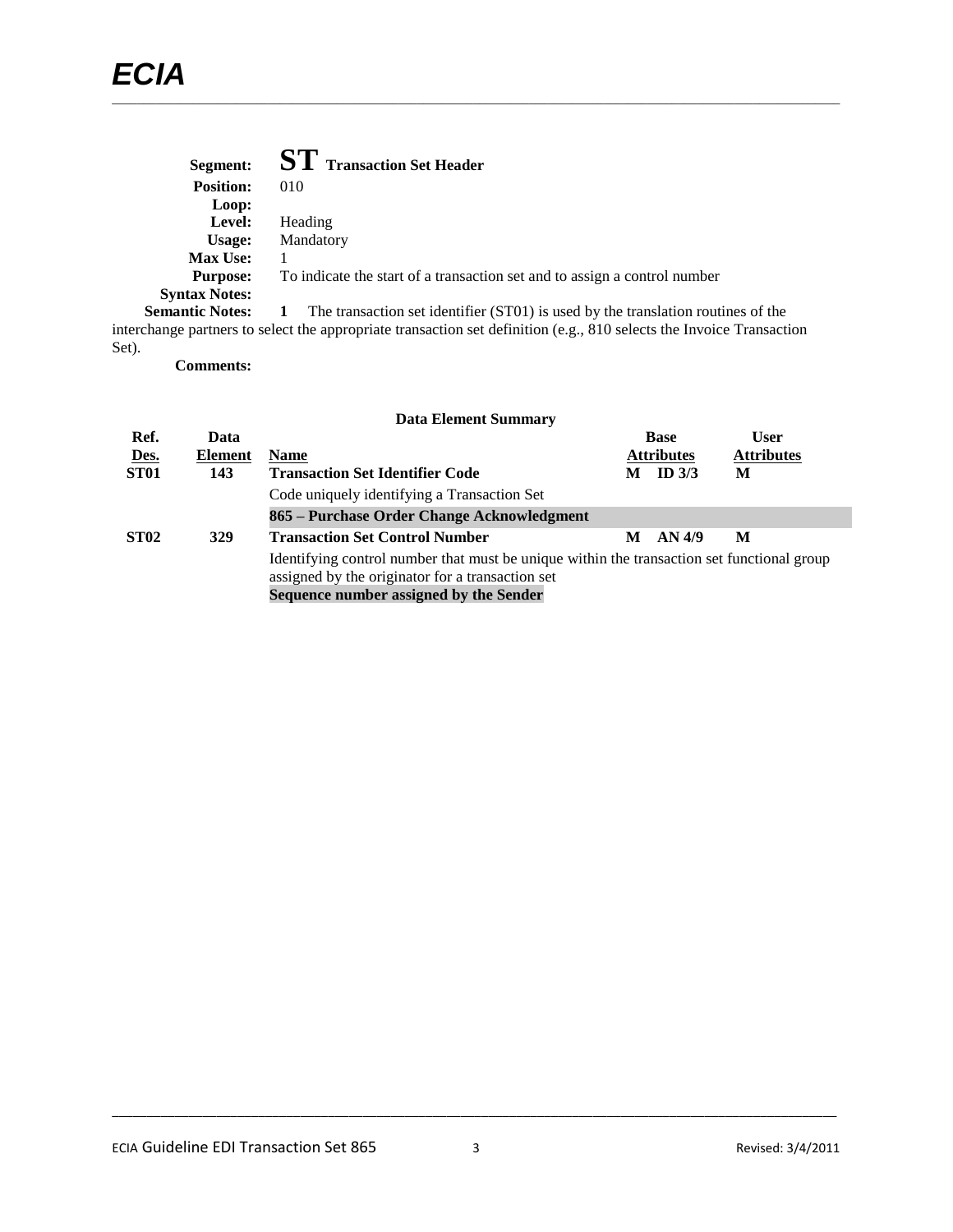| Segment:                                       | BCA Beginning Segment for Purchase Order Change Acknowledgment                     |
|------------------------------------------------|------------------------------------------------------------------------------------|
| <b>Position:</b>                               | 020                                                                                |
| Loop:                                          |                                                                                    |
| Level:                                         | Heading                                                                            |
| Usage:                                         | Mandatory                                                                          |
| <b>Max Use:</b>                                |                                                                                    |
| <b>Purpose:</b>                                | To indicate the beginning of the Purchase Order Change Acknowledgment Transaction  |
| Set and transmit identifying numbers and dates |                                                                                    |
| <b>Syntax Notes:</b>                           |                                                                                    |
| <b>Semantic Notes:</b>                         | BCA06 is the date assigned by the purchaser to purchase order.<br>1                |
|                                                | BCA09 is the seller's order number.<br>2                                           |
|                                                | 3<br>BCA10 is the date assigned by the sender to the acknowledgment.               |
|                                                | BCA11 is the date of the purchase order change request.<br>$\overline{\mathbf{4}}$ |
|                                                | 5<br>BCA12 is the order change acknowledgment date.                                |
| Comments:                                      |                                                                                    |
|                                                |                                                                                    |

|              |                | <b>Data Element Summary</b>                                                              |          |                   |                   |
|--------------|----------------|------------------------------------------------------------------------------------------|----------|-------------------|-------------------|
| Ref.         | Data           |                                                                                          |          | <b>Base</b>       | <b>User</b>       |
| Des.         | <b>Element</b> | <b>Name</b>                                                                              |          | <b>Attributes</b> | <b>Attributes</b> |
| BCA01        | 353            | <b>Transaction Set Purpose Code</b>                                                      |          | $M$ ID $2/2$      | M                 |
|              |                | Code identifying purpose of transaction set                                              |          |                   |                   |
|              |                | $00 - Original$                                                                          |          |                   |                   |
|              |                | 01 – Cancellation                                                                        |          |                   |                   |
|              |                | 04 – Change                                                                              |          |                   |                   |
|              |                | 19 – Seller initiated change                                                             |          |                   |                   |
| BCA02        | 587            | <b>Acknowledgment Type</b>                                                               | M        | ID $2/2$          |                   |
|              |                | Code specifying the type of acknowledgment                                               |          |                   |                   |
|              |                | <b>AC</b> – Acknowledge – With Detail and Change                                         |          |                   |                   |
|              |                | AD - Acknowledge - With Detail, no Changes                                               |          |                   |                   |
|              |                | AE - Acknowledge - With Exception Detail Only<br><b>AH</b> – Acknowledge - Hold Status   |          |                   |                   |
|              |                | AK - Acknowledge - No Detail or Change                                                   |          |                   |                   |
|              |                | $AT - Accepted$                                                                          |          |                   |                   |
|              |                | <b>RD</b> – Reject with Detail                                                           |          |                   |                   |
|              |                | <b>RF</b> – Reject with Exception Detail Only                                            |          |                   |                   |
|              |                | RJ - Rejected - No Detail                                                                |          |                   |                   |
|              |                | <b>ZZ-Mutually Defined</b>                                                               |          |                   |                   |
| BCA03        | 324            | <b>Purchase Order Number</b>                                                             | M        | AN 1/22           | M                 |
|              |                | Identifying number for Purchase Order assigned by the orderer/purchaser                  |          |                   |                   |
| BCA04        | 328            | <b>Release Number</b>                                                                    | $\Omega$ | AN 1/30           |                   |
|              |                | Number identifying a release against a Purchase Order previously placed by the parties   |          |                   |                   |
|              |                | involved in the transaction                                                              |          |                   |                   |
|              |                | <b>Not</b> used                                                                          |          |                   |                   |
| BCA05        | 327            | <b>Change Order Sequence Number</b>                                                      | O        | <b>AN 1/8</b>     |                   |
|              |                | Number assigned by the orderer identifying a specific change or revision to a previously |          |                   |                   |
|              |                | transmitted transaction set                                                              |          |                   |                   |
| <b>BCA06</b> | 373            | <b>Date</b>                                                                              | M        | <b>DT 8/8</b>     | M                 |
|              |                | Date expressed as CCYYMMDD                                                               |          |                   |                   |
|              |                | <b>Purchase Order Date</b>                                                               |          |                   |                   |
| BCA07        | 326            | <b>Request Reference Number</b>                                                          | O        | AN 1/45           |                   |
|              |                | Reference number or RFQ number to use to identify a particular transaction set and query |          |                   |                   |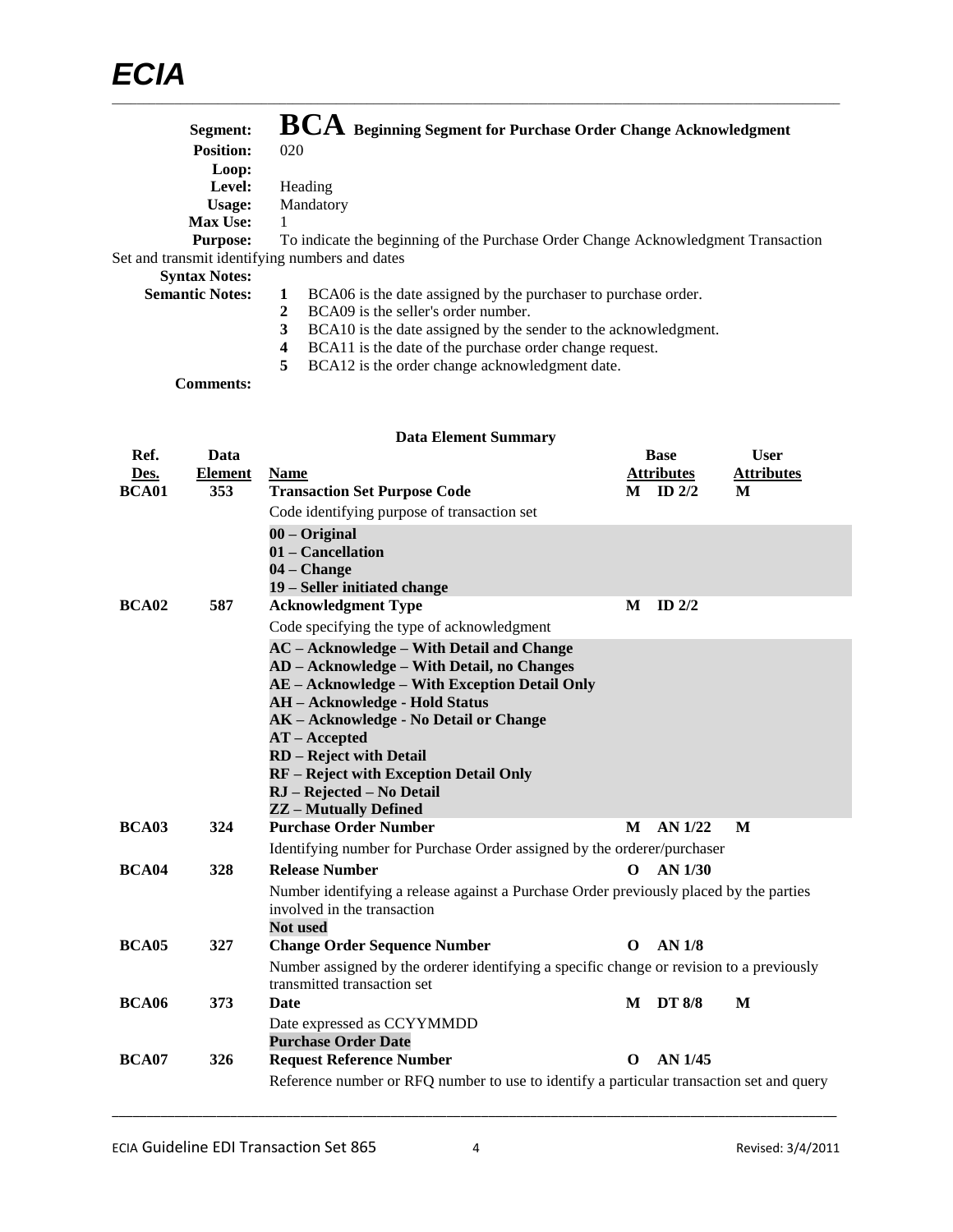### *ECIA*  $\_$  , and the state of the state of the state of the state of the state of the state of the state of the state of the state of the state of the state of the state of the state of the state of the state of the state of the

|                   |     | (additional reference number or description which can be used with contract number)      |                   |               |
|-------------------|-----|------------------------------------------------------------------------------------------|-------------------|---------------|
|                   |     | <b>Not used</b>                                                                          |                   |               |
| <b>BCA08</b>      | 367 | <b>Contract Number</b>                                                                   | $\Omega$          | $AN$ 1/30     |
|                   |     | Contract number                                                                          |                   |               |
|                   |     | <b>Not</b> used                                                                          |                   |               |
| BCA09             | 127 | <b>Reference Identification</b>                                                          | $\mathbf{\Omega}$ | $AN$ 1/30     |
|                   |     | Reference information as defined for a particular Transaction Set or as specified by the |                   |               |
|                   |     | Reference Identification Qualifier                                                       |                   |               |
|                   |     | <b>Supplier's Sales Order Number</b>                                                     |                   |               |
| BCA <sub>10</sub> | 373 | Date                                                                                     |                   | <b>DT 8/8</b> |
|                   |     | Date expressed as CCYYMMDD                                                               |                   |               |
|                   |     | <b>Acknowledgment Date</b>                                                               |                   |               |

**Note: Elements BCA11 through BCA15 are not used.**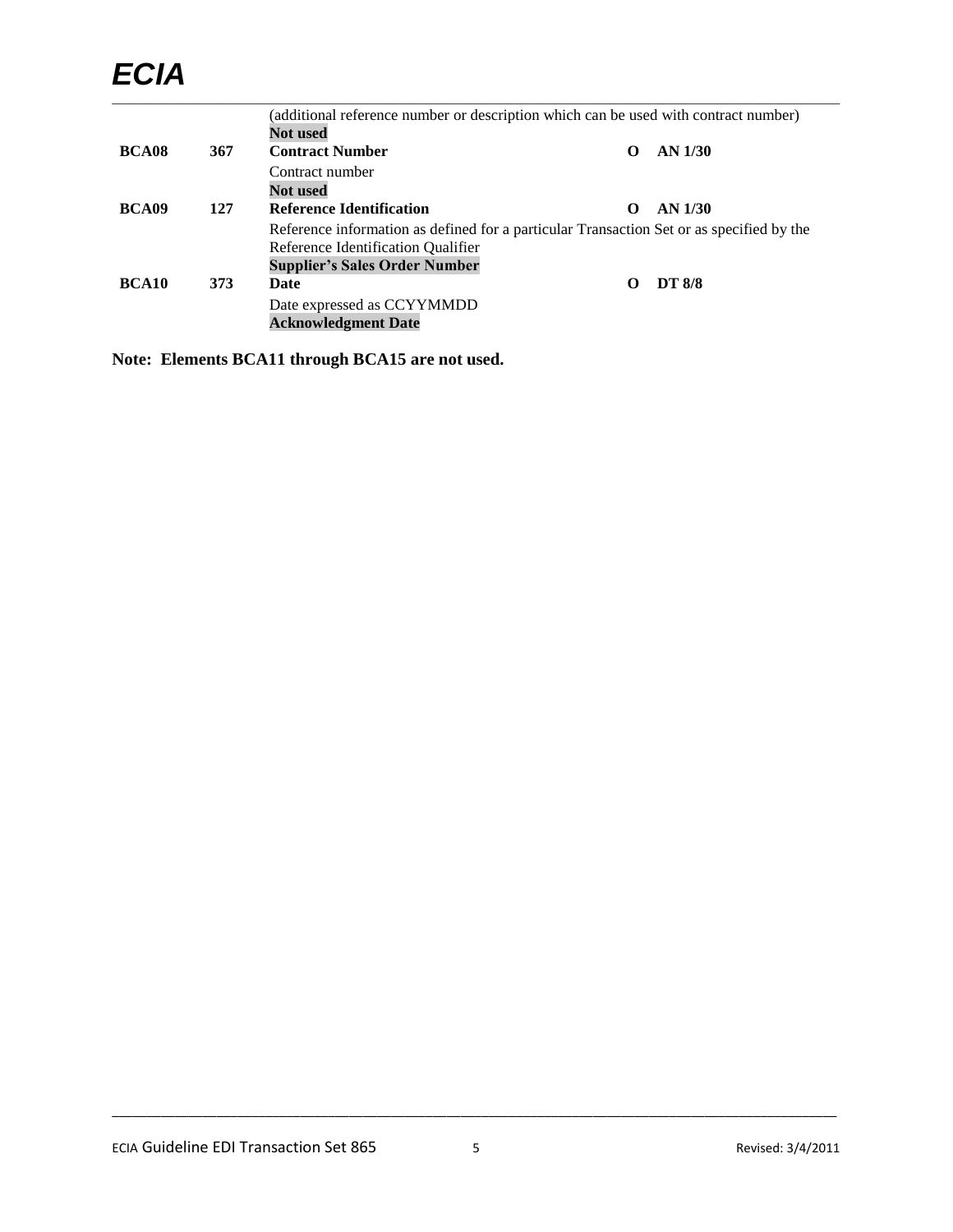| Segment:               |            | Segment:                                     | POC Line Item Change                                             |  |
|------------------------|------------|----------------------------------------------|------------------------------------------------------------------|--|
| <b>Position:</b>       | 010        |                                              |                                                                  |  |
| Loop:                  | <b>POC</b> | Mandatory                                    |                                                                  |  |
| Level:                 | Detail     |                                              |                                                                  |  |
| Usage:                 | Optional   |                                              |                                                                  |  |
| <b>Max Use:</b>        | 1          |                                              |                                                                  |  |
| <b>Purpose:</b>        |            | To specify changes to a line item            |                                                                  |  |
| <b>Syntax Notes:</b>   |            |                                              | If POC03 is present, then both POC04 and POC05 are required.     |  |
|                        | 2          | If POC07 is present, then POC06 is required. |                                                                  |  |
|                        | 3          |                                              | If either POC08 or POC09 is present, then the other is required. |  |
|                        | 4          |                                              | If either POC10 or POC11 is present, then the other is required. |  |
|                        | 5          |                                              | If either POC12 or POC13 is present, then the other is required. |  |
|                        | 6          |                                              | If either POC14 or POC15 is present, then the other is required. |  |
|                        | 7          |                                              | If either POC16 or POC17 is present, then the other is required. |  |
|                        | 8          |                                              | If either POC18 or POC19 is present, then the other is required. |  |
|                        | 9          |                                              | If either POC20 or POC21 is present, then the other is required. |  |
|                        | 10         |                                              | If either POC22 or POC23 is present, then the other is required. |  |
|                        | 11         |                                              | If either POC24 or POC25 is present, then the other is required. |  |
|                        | 12         |                                              | If either POC26 or POC27 is present, then the other is required. |  |
| <b>Semantic Notes:</b> |            |                                              | POC01 is the purchase order line item identification.            |  |
| <b>Comments:</b>       |            |                                              |                                                                  |  |

|                           |         |                                     | <b>Data Element Summary</b>                                                          |              |                   |                   |
|---------------------------|---------|-------------------------------------|--------------------------------------------------------------------------------------|--------------|-------------------|-------------------|
| Ref.                      | Data    |                                     |                                                                                      |              | <b>Base</b>       | <b>User</b>       |
| Des.                      | Element | Name                                |                                                                                      |              | <b>Attributes</b> | <b>Attributes</b> |
| POC01                     | 350     | <b>Assigned Identification</b>      |                                                                                      | $\Omega$     | <b>AN 1/20</b>    |                   |
|                           |         |                                     | Alphanumeric characters assigned for differentiation within a transaction set        |              |                   |                   |
|                           |         |                                     | Line number from purchase order                                                      |              |                   |                   |
| POC <sub>02</sub>         | 670     | <b>Change or Response Type Code</b> |                                                                                      | M            | ID $2/2$          | M                 |
|                           |         |                                     | Code specifying the type of change to the line item                                  |              |                   |                   |
|                           |         | <b>AI-Added Item</b>                |                                                                                      |              |                   |                   |
|                           |         | <b>DI</b> - Deleted Item            |                                                                                      |              |                   |                   |
|                           |         |                                     | $MU - Any change made to existing line item$                                         |              |                   |                   |
|                           |         | $NC - No$ change                    |                                                                                      |              |                   |                   |
|                           |         | <b>PC</b> – Price Change            |                                                                                      |              |                   |                   |
|                           |         |                                     | <b>PQ</b> – Unit Price/Quantity Change<br><b>PR</b> – Unit price / Reschedule change |              |                   |                   |
|                           |         | <b>QD</b> - Quantity Decrease       |                                                                                      |              |                   |                   |
|                           |         | QI - Quantity Increase              |                                                                                      |              |                   |                   |
|                           |         | <b>RC</b> -Rejected change          |                                                                                      |              |                   |                   |
|                           |         | <b>RS</b> - Reschedule              |                                                                                      |              |                   |                   |
| POC <sub>03</sub>         | 330     | <b>Quantity Ordered</b>             |                                                                                      | $\bf{0}$     | R <sub>1/15</sub> |                   |
|                           |         | Quantity ordered                    |                                                                                      |              |                   |                   |
| POC <sub>04</sub>         | 671     | <b>Quantity Left to Receive</b>     |                                                                                      | $\mathbf{x}$ | R1/9              |                   |
|                           |         |                                     | Quantity left to receive as qualified by the unit of measure                         |              |                   |                   |
| <b>POC05</b>              | 355     | <b>Unit of Measure Code</b>         |                                                                                      | M            | $ID$ 2/2          | M                 |
|                           |         |                                     | To identify a composite unit of measure                                              |              |                   |                   |
|                           |         | EA                                  | Each                                                                                 |              |                   |                   |
|                           |         | IN                                  | Inch                                                                                 |              |                   |                   |
|                           |         | FT                                  | Foot                                                                                 |              |                   |                   |
|                           |         | <b>CM</b>                           | <b>Centimeter</b>                                                                    |              |                   |                   |
| $\bf{MR}$<br><b>Meter</b> |         |                                     |                                                                                      |              |                   |                   |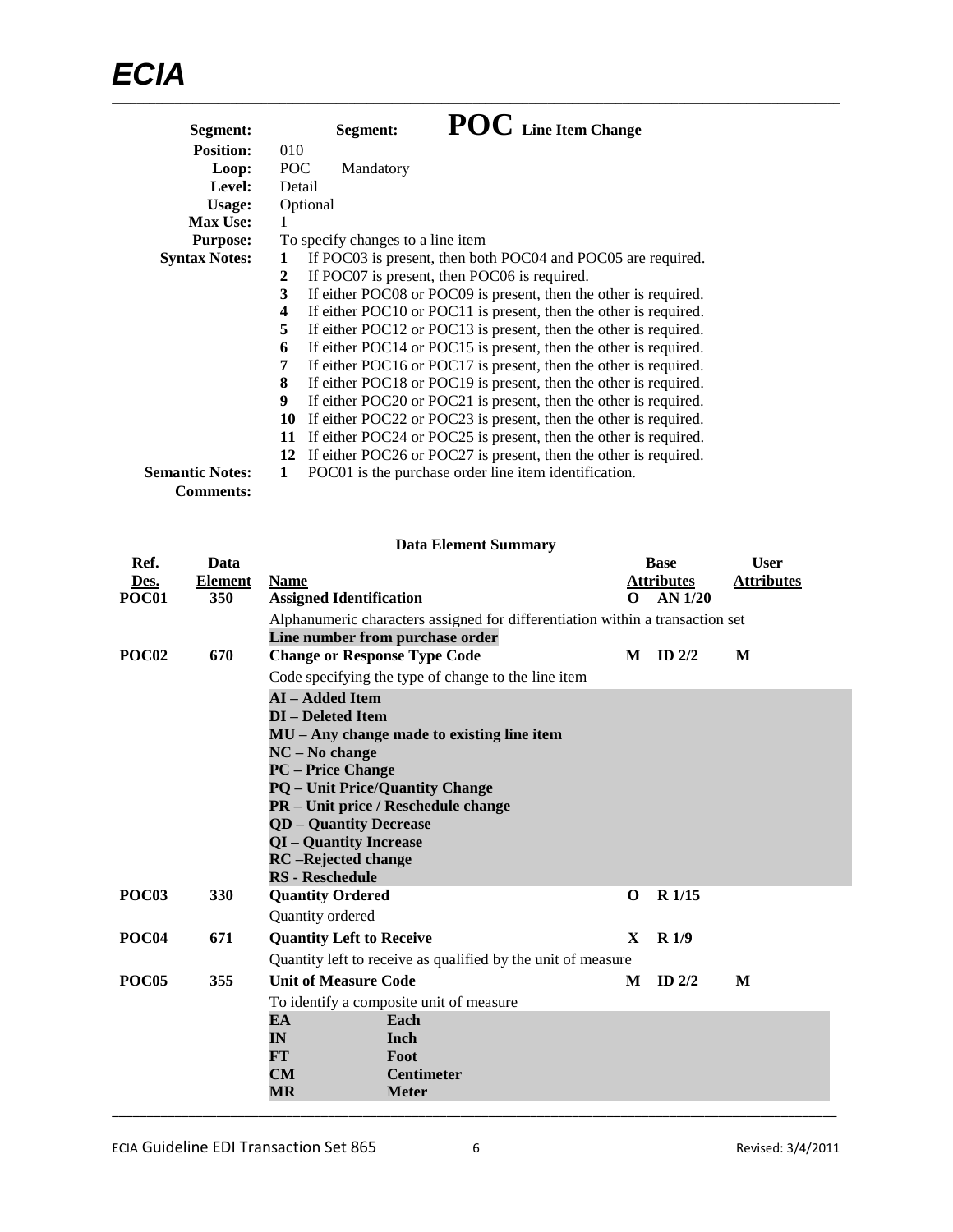# *ECIA*

| <b>POC06</b>      | 212 | <b>Unit Price</b>                                                                              | X. | R <sub>1/17</sub> |  |  |  |
|-------------------|-----|------------------------------------------------------------------------------------------------|----|-------------------|--|--|--|
|                   |     | Price per unit of product, service, commodity, etc.                                            |    |                   |  |  |  |
|                   |     | Unit price with maximum of five decimal places                                                 |    |                   |  |  |  |
| <b>POC07</b>      | 639 | <b>Basis of Unit Price Code</b>                                                                | O  | ID $2/2$          |  |  |  |
|                   |     | Code identifying the type of unit price for an item                                            |    |                   |  |  |  |
|                   |     | PE<br><b>Price per Each</b>                                                                    |    |                   |  |  |  |
|                   |     | <b>Price per Hundred</b><br>HP                                                                 |    |                   |  |  |  |
|                   |     | <b>TP</b><br><b>Price per Thousand</b>                                                         |    |                   |  |  |  |
| POC <sub>08</sub> | 235 | <b>Product/Service ID Qualifier</b>                                                            | X  | $ID$ 2/2          |  |  |  |
|                   |     | Code identifying the type/source of the descriptive number used in Product/Service ID          |    |                   |  |  |  |
|                   |     | (234)                                                                                          |    |                   |  |  |  |
|                   |     | <b>BP</b> – Buyer's Part Number                                                                |    |                   |  |  |  |
| POC <sub>09</sub> | 234 | <b>Product/Service ID</b>                                                                      | X  | <b>AN 1/48</b>    |  |  |  |
|                   |     | Identifying number for a product or service                                                    |    |                   |  |  |  |
|                   |     | <b>Customer's part number</b>                                                                  |    |                   |  |  |  |
| <b>POC10</b>      | 235 | <b>Product/Service ID Qualifier</b>                                                            | X. | ID $2/2$          |  |  |  |
|                   |     | Code identifying the type/source of the descriptive number used in Product/Service ID<br>(234) |    |                   |  |  |  |
|                   |     | VP - Vendor's (Seller's) Part Number                                                           |    |                   |  |  |  |
| <b>POC11</b>      | 234 | <b>Product/Service ID</b>                                                                      | X  | <b>AN 1/48</b>    |  |  |  |
|                   |     | Identifying number for a product or service                                                    |    |                   |  |  |  |
|                   |     | <b>Vendor's Part Number</b>                                                                    |    |                   |  |  |  |

**Note: Elements POC12 through POC27 are not used**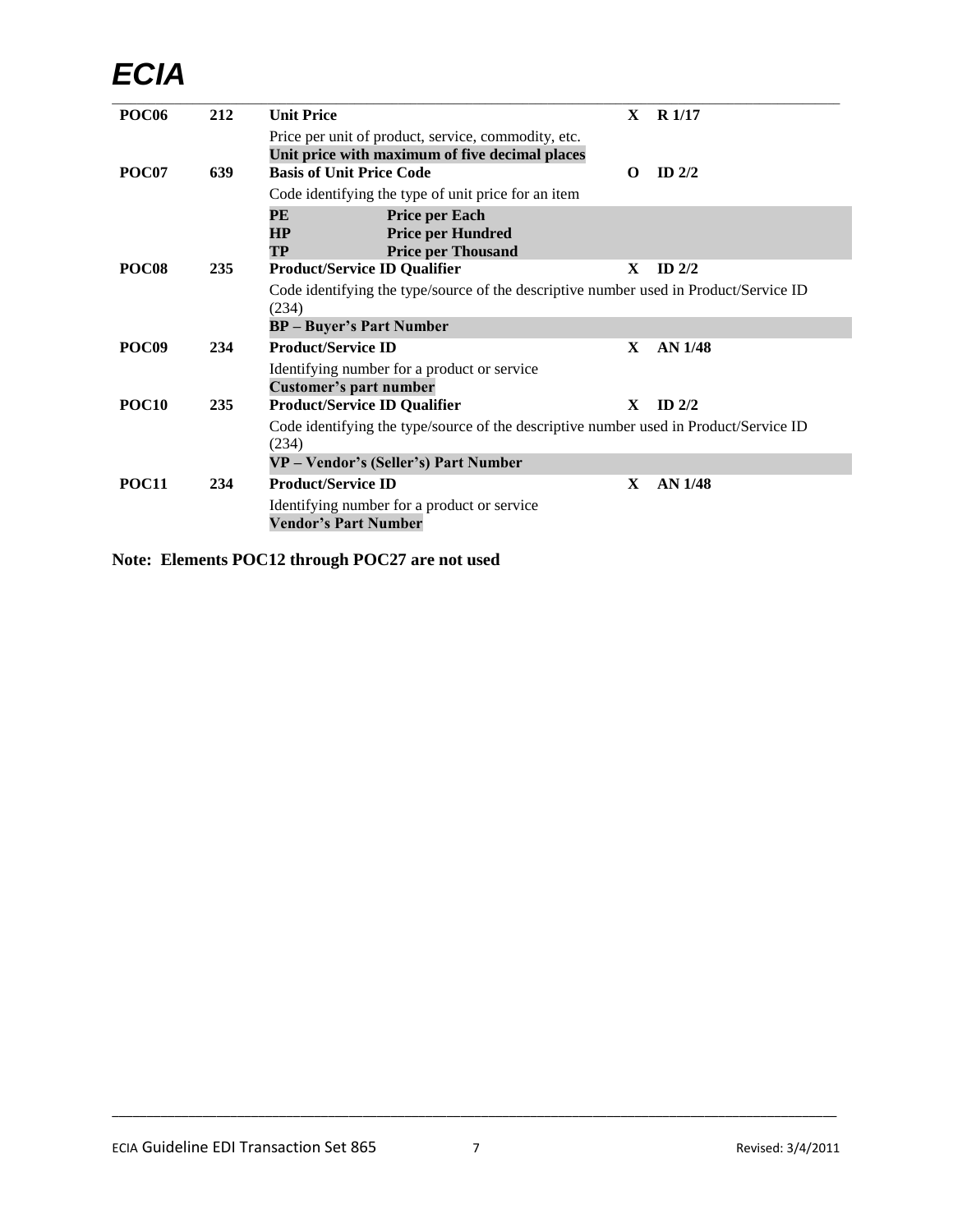| Segment:               | $\mathbf{ACK}\,$ Line Item Acknowledgment<br>Segment:                                     |
|------------------------|-------------------------------------------------------------------------------------------|
| <b>Position:</b>       | 270                                                                                       |
| Loop:                  | ACK.<br>Mandatory                                                                         |
| Level:                 | Detail                                                                                    |
| Usage:                 | Optional                                                                                  |
| <b>Max Use:</b>        | 1                                                                                         |
| <b>Purpose:</b>        | To acknowledge the ordered quantities and specify the ready date for a specific line item |
| <b>Syntax Notes:</b>   | If either ACK02 or ACK03 is present, then the other is required.                          |
|                        | If ACK04 is present, then ACK05 is required.<br>2                                         |
|                        | If either ACK07 or ACK08 is present, then the other is required.<br>3                     |
|                        | If either ACK09 or ACK10 is present, then the other is required.<br>4                     |
|                        | If either ACK11 or ACK12 is present, then the other is required.<br>5                     |
|                        | If either ACK13 or ACK14 is present, then the other is required.<br>6                     |
|                        | If either ACK15 or ACK16 is present, then the other is required.<br>7                     |
|                        | If either ACK17 or ACK18 is present, then the other is required.<br>8                     |
|                        | If either ACK19 or ACK20 is present, then the other is required.<br>9                     |
|                        | If either ACK21 or ACK22 is present, then the other is required.<br>10                    |
|                        | If either ACK23 or ACK24 is present, then the other is required.<br>11                    |
|                        | 12 If either ACK25 or ACK26 is present, then the other is required.                       |
|                        | 13 If either ACK27 or ACK28 is present, then the other is required.                       |
|                        | If ACK28 is present, then both ACK27 and ACK29 are required.<br>14                        |
| <b>Semantic Notes:</b> | ACK29 Industry Reason Code may be used to identify the item status. In addition, it<br>1  |

may be used in conjunction with ACK01 to further clarify the status.

**Comments:**

|                       |                        | <b>Data Element Summary</b>                                                                                                                                                                                                                                                                                                                                                                                                                                                                                                                                                                                                                                                                                                     |              |                                                  |                                       |  |  |  |
|-----------------------|------------------------|---------------------------------------------------------------------------------------------------------------------------------------------------------------------------------------------------------------------------------------------------------------------------------------------------------------------------------------------------------------------------------------------------------------------------------------------------------------------------------------------------------------------------------------------------------------------------------------------------------------------------------------------------------------------------------------------------------------------------------|--------------|--------------------------------------------------|---------------------------------------|--|--|--|
| Ref.<br>Des.<br>ACK01 | Data<br>Element<br>668 | <b>Name</b><br><b>Line Item Status Code</b>                                                                                                                                                                                                                                                                                                                                                                                                                                                                                                                                                                                                                                                                                     |              | <b>Base</b><br><b>Attributes</b><br>$M$ ID $2/2$ | <b>User</b><br><b>Attributes</b><br>M |  |  |  |
|                       |                        | Code specifying the action taken by the seller on a line item requested by the buyer                                                                                                                                                                                                                                                                                                                                                                                                                                                                                                                                                                                                                                            |              |                                                  |                                       |  |  |  |
|                       |                        | AC - Item Accepted - Order Forwarded to Alternate Supplier or Location<br><b>AR</b> - Item Accepted and Released for Shipment<br><b>BP</b> - Item Accepted - Partial Shipment, Balance Backordered<br><b>DR</b> - Item Accepted - Date Rescheduled<br>IA - Item Accepted - No changes<br><b>IB</b> – Item Backordered<br>$IC$ – Changes made<br><b>ID-Item Deleted</b><br><b>IH</b> – Item On hold<br><b>IP</b> – Item Accepted – Price Changed<br><b>IQ</b> - Item Accepted – Quantity Changed<br>IR - Item Rejected<br><b>IS - Item Accepted - Substitution Made</b><br>R2 - Item Rejected - Invalid Item Product Number<br>R7 - Item Rejected – Reorder Item as a Drop Shipment<br>SP - Item Accepted, Schedule Date Pending |              |                                                  |                                       |  |  |  |
| ACK <sub>02</sub>     | 380                    | <b>Ouantity</b>                                                                                                                                                                                                                                                                                                                                                                                                                                                                                                                                                                                                                                                                                                                 | $\mathbf{X}$ | $R$ 1/15                                         |                                       |  |  |  |
|                       |                        | Numeric value of quantity                                                                                                                                                                                                                                                                                                                                                                                                                                                                                                                                                                                                                                                                                                       |              |                                                  |                                       |  |  |  |
| ACK <sub>03</sub>     | 355                    | <b>Unit or Basis for Measurement Code</b>                                                                                                                                                                                                                                                                                                                                                                                                                                                                                                                                                                                                                                                                                       | X.           | $ID$ 2/2                                         |                                       |  |  |  |
|                       |                        | Code specifying the units in which a value is being expressed, or manner in which a<br>measurement has been taken                                                                                                                                                                                                                                                                                                                                                                                                                                                                                                                                                                                                               |              |                                                  |                                       |  |  |  |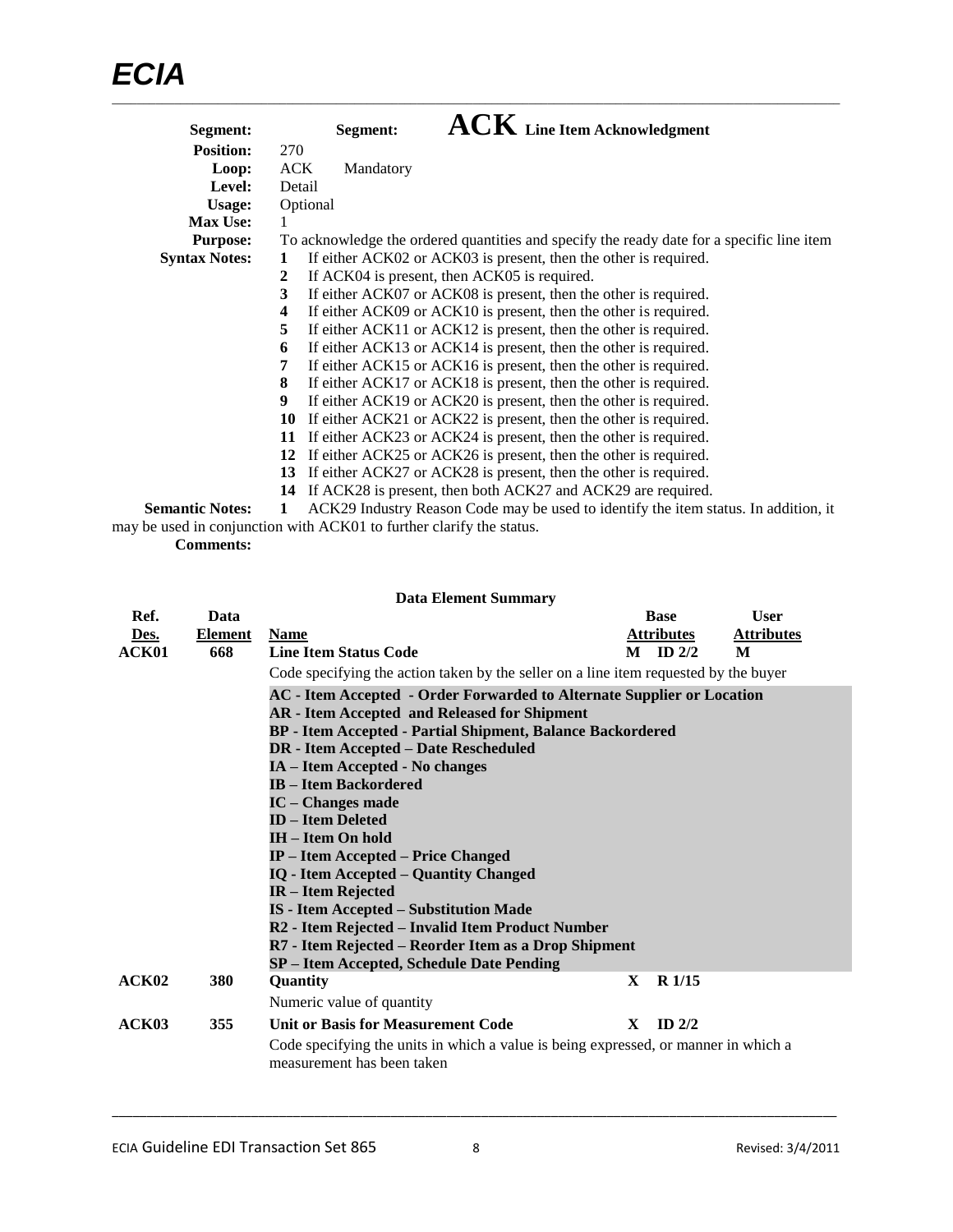|                   |     | EA                         | Each                                                        |   |               |  |
|-------------------|-----|----------------------------|-------------------------------------------------------------|---|---------------|--|
|                   |     | IN                         | Inch                                                        |   |               |  |
|                   |     | FT                         | Foot                                                        |   |               |  |
|                   |     | CM                         | <b>Centimeter</b>                                           |   |               |  |
|                   |     | $\overline{\text{MR}}$     | <b>Meter</b>                                                |   |               |  |
| ACK04             | 374 | <b>Date/Time Qualifier</b> |                                                             | O | ID $3/3$      |  |
|                   |     |                            | Code specifying type of date or time, or both date and time |   |               |  |
|                   |     |                            | 017 – Estimated Dock Date                                   |   |               |  |
|                   |     |                            | 067 – Current Schedule Delivery (ship date from supplier)   |   |               |  |
|                   |     |                            | 068 – Schedule Ship Date                                    |   |               |  |
| ACK <sub>05</sub> | 373 | Date                       |                                                             | X | <b>DT 8/8</b> |  |
|                   |     |                            | Date expressed as CCYYMMDD                                  |   |               |  |
|                   |     | <b>Delivery Date</b>       |                                                             |   |               |  |

**Note: Elements ACK06 through ACK29 are not used.**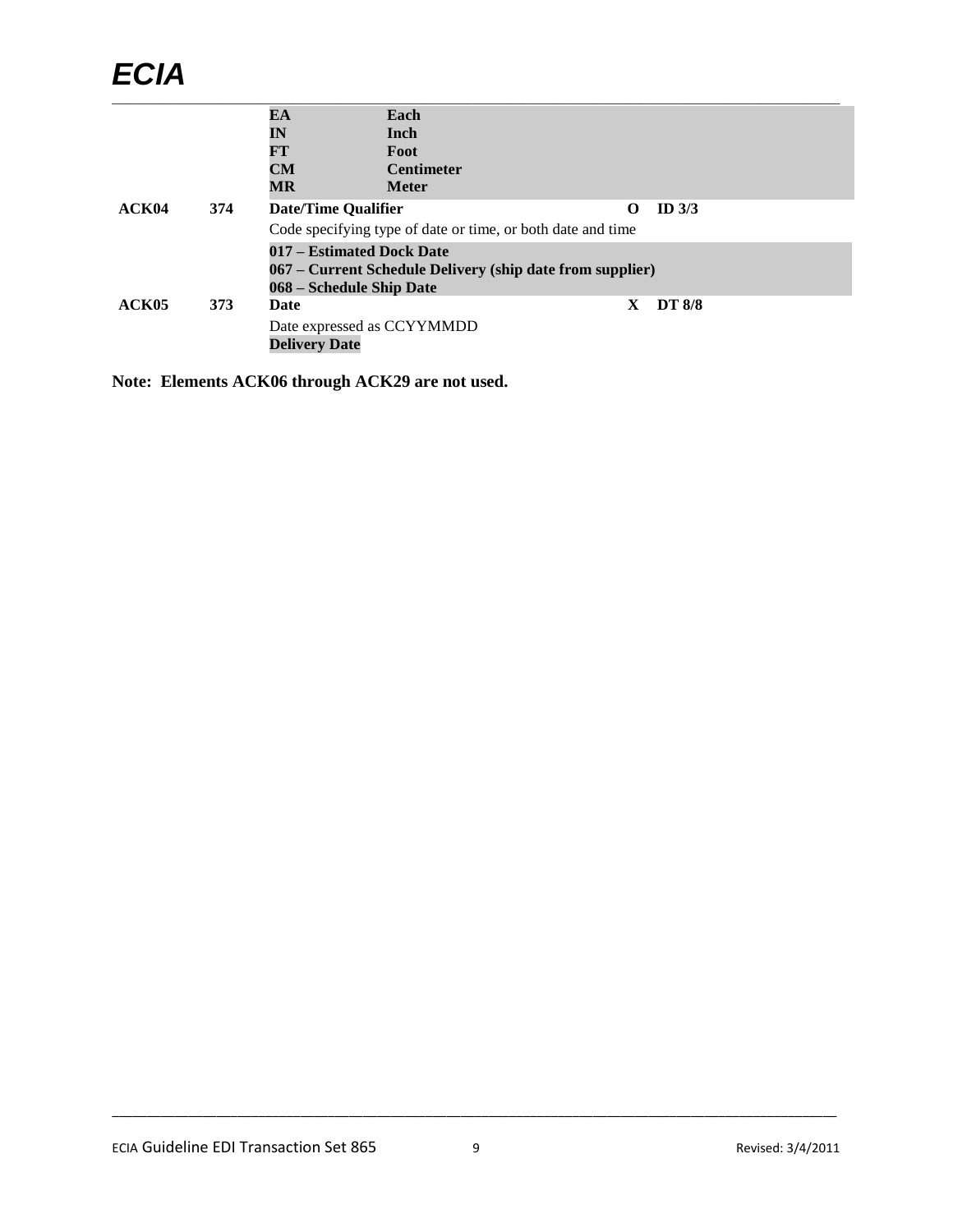| Segment:               | <b>DTM</b> Date/Time Reference                                        |
|------------------------|-----------------------------------------------------------------------|
| <b>Position:</b>       | 280                                                                   |
| Loop:                  | ACK<br>Optional                                                       |
| Level:                 | Detail                                                                |
| Usage:                 | Optional                                                              |
| <b>Max Use:</b>        |                                                                       |
| <b>Purpose:</b>        | To specify pertinent dates and times                                  |
| <b>Syntax Notes:</b>   | At least one of DTM02 DTM03 or DTM05 is required.                     |
|                        | If DTM04 is present, then DTM03 is required.<br>2                     |
|                        | If either DTM05 or DTM06 is present, then the other is required.<br>3 |
| <b>Semantic Notes:</b> |                                                                       |
| <b>Comments:</b>       |                                                                       |

|                   |         | Data Element Summary                                        |   |                   |                   |
|-------------------|---------|-------------------------------------------------------------|---|-------------------|-------------------|
| Ref.              | Data    |                                                             |   | <b>Base</b>       | <b>User</b>       |
| Des.              | Element | <b>Name</b>                                                 |   | <b>Attributes</b> | <b>Attributes</b> |
| DTM01             | 374     | <b>Date/Time Qualifier</b>                                  | М | ID <sub>3/3</sub> | M                 |
|                   |         | Code specifying type of date or time, or both date and time |   |                   |                   |
|                   |         | 002 – Requested date                                        |   |                   |                   |
|                   |         | 071 – Requested date                                        |   |                   |                   |
| DTM <sub>02</sub> | 373     | Date                                                        | X | <b>DT 8/8</b>     |                   |
|                   |         | Date expressed as CCYYMMDD                                  |   |                   |                   |
|                   |         | <b>Requested delivery date</b>                              |   |                   |                   |

**Note: Elements DTM03 through DTM 06 are not used.**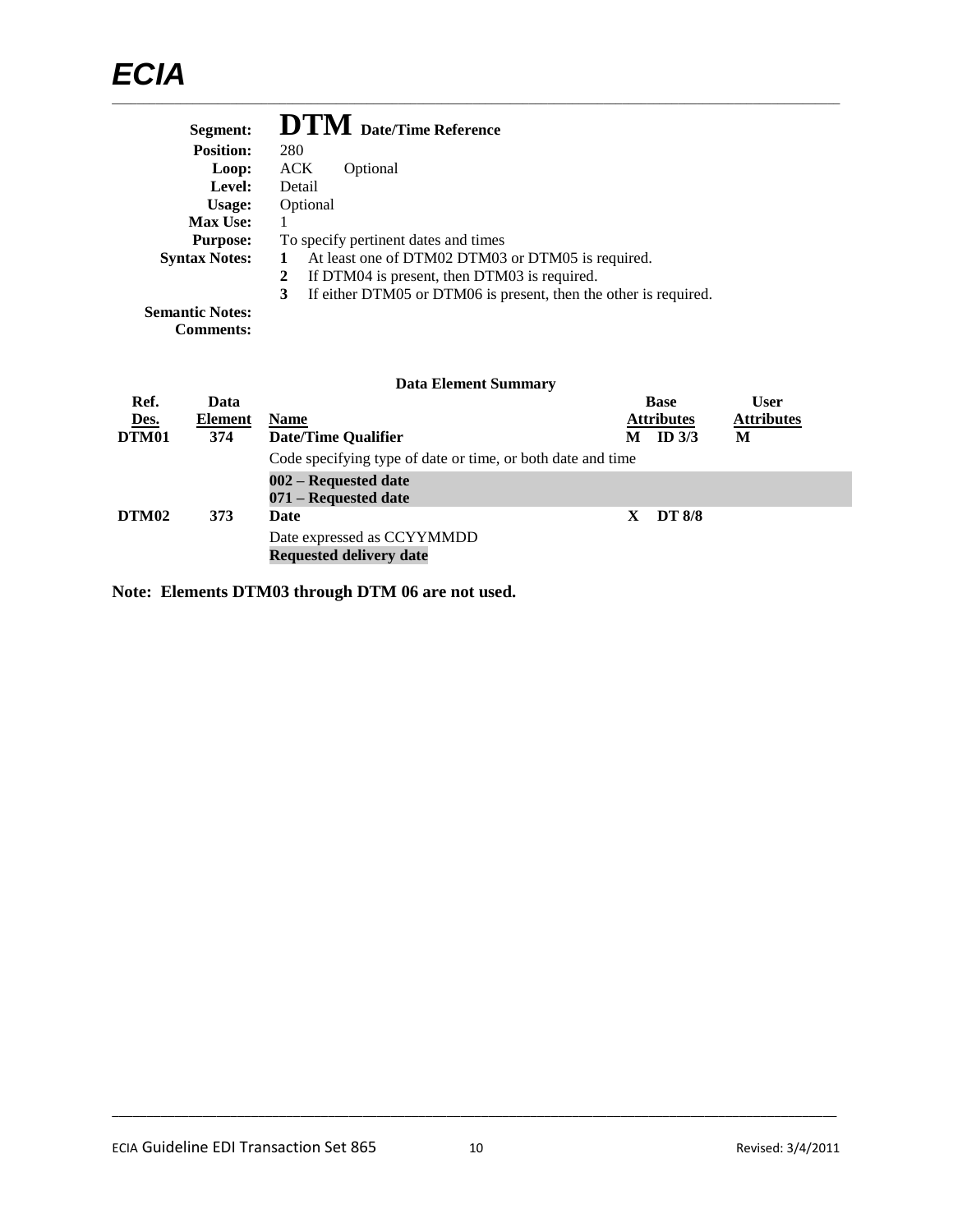| Segment:               | <b>CTT</b> Transaction Totals<br>Segment:                                            |
|------------------------|--------------------------------------------------------------------------------------|
| <b>Position:</b>       | 010                                                                                  |
| Loop:                  | <b>CTT</b><br>Optional                                                               |
| Level:                 | Summary                                                                              |
| Usage:                 | Optional                                                                             |
| <b>Max Use:</b>        |                                                                                      |
| <b>Purpose:</b>        | To transmit a hash total for a specific element in the transaction set               |
| <b>Syntax Notes:</b>   | If either CTT03 or CTT04 is present, then the other is required.                     |
|                        | If either CTT05 or CTT06 is present, then the other is required.<br>2                |
| <b>Semantic Notes:</b> |                                                                                      |
| <b>Comments:</b>       | This segment is intended to provide hash totals to validate transaction completeness |
| and correctness.       |                                                                                      |

| <b>Data Element Summary</b> |                |                                                   |   |                   |                   |  |  |
|-----------------------------|----------------|---------------------------------------------------|---|-------------------|-------------------|--|--|
| Ref.                        | Data           |                                                   |   | <b>Base</b>       | <b>User</b>       |  |  |
| <u>Des.</u>                 | <b>Element</b> | <b>Name</b>                                       |   | <b>Attributes</b> | <b>Attributes</b> |  |  |
| <b>CTT01</b>                | 354            | <b>Number of Line Items</b>                       | М | N01/6             | M                 |  |  |
|                             |                | Total number of line items in the transaction set |   |                   |                   |  |  |
| CTT <sub>02</sub>           | 347            | <b>Hash Total</b>                                 |   | R <sub>1/10</sub> |                   |  |  |
|                             |                | Sum of quantities in element POC03                |   |                   |                   |  |  |

**Note: Elements CTT03 through CTT07 are not used**.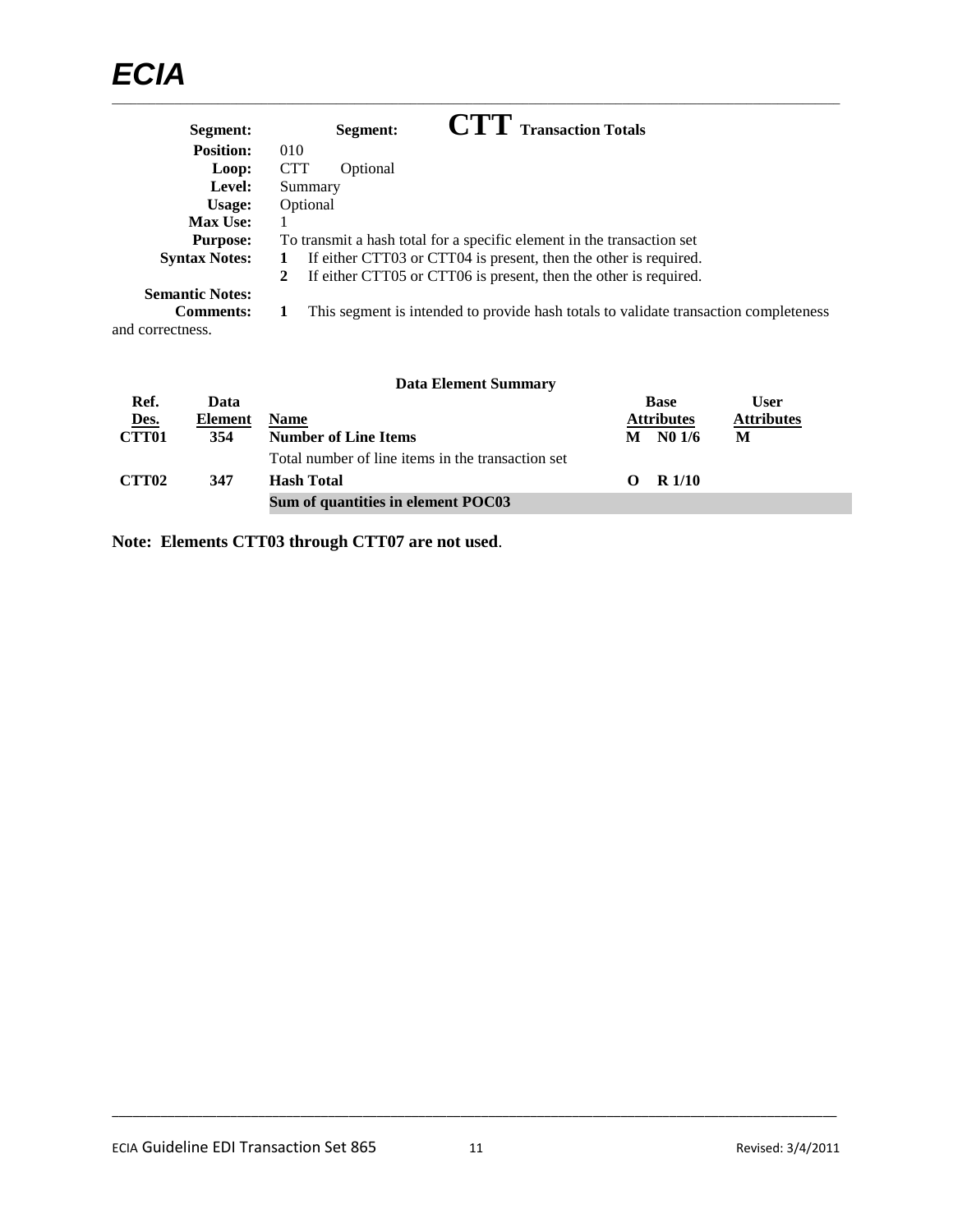|                                                                  | Segment:  | <b>SE</b> Transaction Set Trailer               |                                                                                     |  |
|------------------------------------------------------------------|-----------|-------------------------------------------------|-------------------------------------------------------------------------------------|--|
| <b>Position:</b>                                                 | 030       |                                                 |                                                                                     |  |
| Loop:                                                            |           |                                                 |                                                                                     |  |
| Level:                                                           | Summary   |                                                 |                                                                                     |  |
| Usage:                                                           | Mandatory |                                                 |                                                                                     |  |
| <b>Max Use:</b>                                                  |           |                                                 |                                                                                     |  |
| <b>Purpose:</b>                                                  |           |                                                 | To indicate the end of the transaction set and provide the count of the transmitted |  |
| segments (including the beginning (ST) and ending (SE) segments) |           |                                                 |                                                                                     |  |
| <b>Syntax Notes:</b>                                             |           |                                                 |                                                                                     |  |
| <b>Semantic Notes:</b>                                           |           |                                                 |                                                                                     |  |
| <b>Comments:</b>                                                 |           | SE is the last segment of each transaction set. |                                                                                     |  |

|             |                | <b>Data Element Summary</b>                                                                                                                    |   |                   |                   |
|-------------|----------------|------------------------------------------------------------------------------------------------------------------------------------------------|---|-------------------|-------------------|
| Ref.        | Data           |                                                                                                                                                |   | <b>Base</b>       | <b>User</b>       |
| Des.        | <b>Element</b> | <b>Name</b>                                                                                                                                    |   | <b>Attributes</b> | <b>Attributes</b> |
| <b>SE01</b> | 96             | <b>Number of Included Segments</b>                                                                                                             | M | N01/10            | M                 |
|             |                | Total number of segments included in a transaction set including ST and SE segments                                                            |   |                   |                   |
| <b>SE02</b> | 329            | <b>Transaction Set Control Number</b>                                                                                                          | M | AN 4/9            | M                 |
|             |                | Identifying control number that must be unique within the transaction set functional group<br>assigned by the originator for a transaction set |   |                   |                   |
|             |                | This number must match the transaction set control number (ST02) in the transaction                                                            |   |                   |                   |
|             |                | set header segment.                                                                                                                            |   |                   |                   |